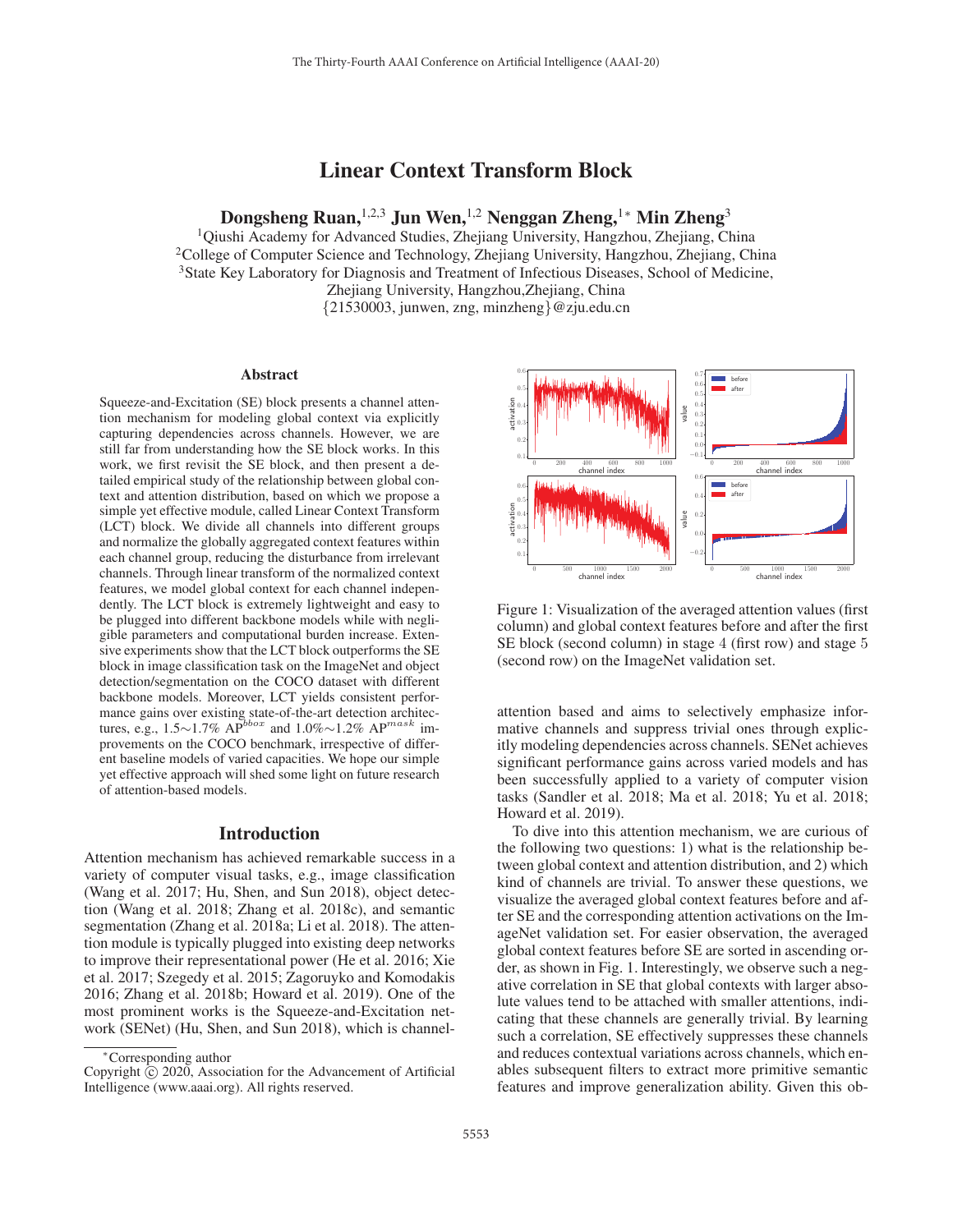

Figure 2: Architecture of the linear context transform block. The input feature maps are defined as  $\mathbf{X} \in \mathbb{R}^{C \times H \times W}$ , where C is the number of channels and H, W are the spatial dimensions.  $\mathbf{Y} \in \mathbb{R}^{C \times H \times W}$  denotes the output of the LCT block.  $\odot$  denotes broadcast element-wise multiplication.

servation, a question naturally arises: can we lean such a correlation in a better way?

The SENet has shown the effectiveness of explicit dependency modelling across channels. However, a potential problem for SENet is that when the number of feature channel becomes higher, it will be much more difficult to capture the dependency across all channels to learn such a correlation stably because lots of irrelevant information from other channels can be introduced. A alternative approach is to boost the capacity of context feature transform module as in the GENet (Hu et al. 2018), but which brings significant increase of model complexity.

In this paper, we propose a simpler and robuster approach to learning the above negative correlation with a novel module, called Linear Context Transform (LCT) block, which is extremely lightweight and brings negligible parameters and computational burden increase. Specifically, LCT achieves context feature transform with the following two cheap operators: *normalization* and *transform*. To enable stable context modelling, we divide channels into different groups and normalize the global context within each group using the *normalization* operation. With the *transform* operation, we then linearly transform the normalized global contexts for each channel independently. With varied architectures, we investigate the difference between the SE block and our LCT block in terms of attention distribution and global context feature, and find that the combined *normalization* and *transform* operators play a similar role as the fully connected (FC) layers of SE in learning the negative correlation while with smaller fluctuations (Fig. 3). In summary, our main contributions can be summarized as follows:

- We present an empirical study of the relationship between global context and attention distribution of the SENet, and find a negative correlation between them two, which help researchers better understand the mechanism of channel-wise attention and shed light on future research of attention-based models.
- We propose a novel light-weight attention block (LCT) for global context modeling by combining simple group normalization and linear transform. To our best knowl-

edge, this is the first work to model global context for each channel independently.

• Comprehensive experiments with three visual tasks (image classification on the ImageNet and object detection/segmentation on the COCO) consistently demonstrate the superiority and generalization abiltiy of our attention model.

# Related Work

Normalization Batch normalization (BN) (Ioffe and Szegedy 2015) is a milestone technique that normalizes the statistics for each training mini-batch to stabilize the distributions of layer inputs, which enables deep networks to train faster and more stably. However, the property that depends on the mini-batch size leads to a rapid decline in network performance when the batch size becomes smaller. A series of normalization methods (Ba, Kiros, and Hinton 2016; Ulyanov, Vedaldi, and Lempitsky 2016; Wu and He 2018; Salimans and Kingma 2016) have been proposed to address this issue caused by inaccurate batch statistics estimation. Layer normalization (LN) (Ba, Kiros, and Hinton 2016) computes the statistics along the channel dimension and is well suited for recurrent neural network. Instance normalization (Ulyanov, Vedaldi, and Lempitsky 2016) proposes to perform the normalization across spatial locations. Group normalization (GN) divides features into different groups and normalize them within each group (Wu and He 2018; Wen et al. 2019). Since GN does not exploit the batch dimension, it is still able to achieve high accuracy even in small batch size.

The design of LCT is inspired by GN. Instead of stabilizing the distribution of layer inputs, LCT is essentially a channel-wise attention mechanism that aims to model global context dependency with group normalization.

Attention modules Recently, several attention modules (Chen et al. 2017; Wang et al. 2018; Chen et al. 2018; Fu et al. 2019; Huang et al. 2018) have been proposed to exploit global contextual information to enhance the representational power of the networks. In particular, SENet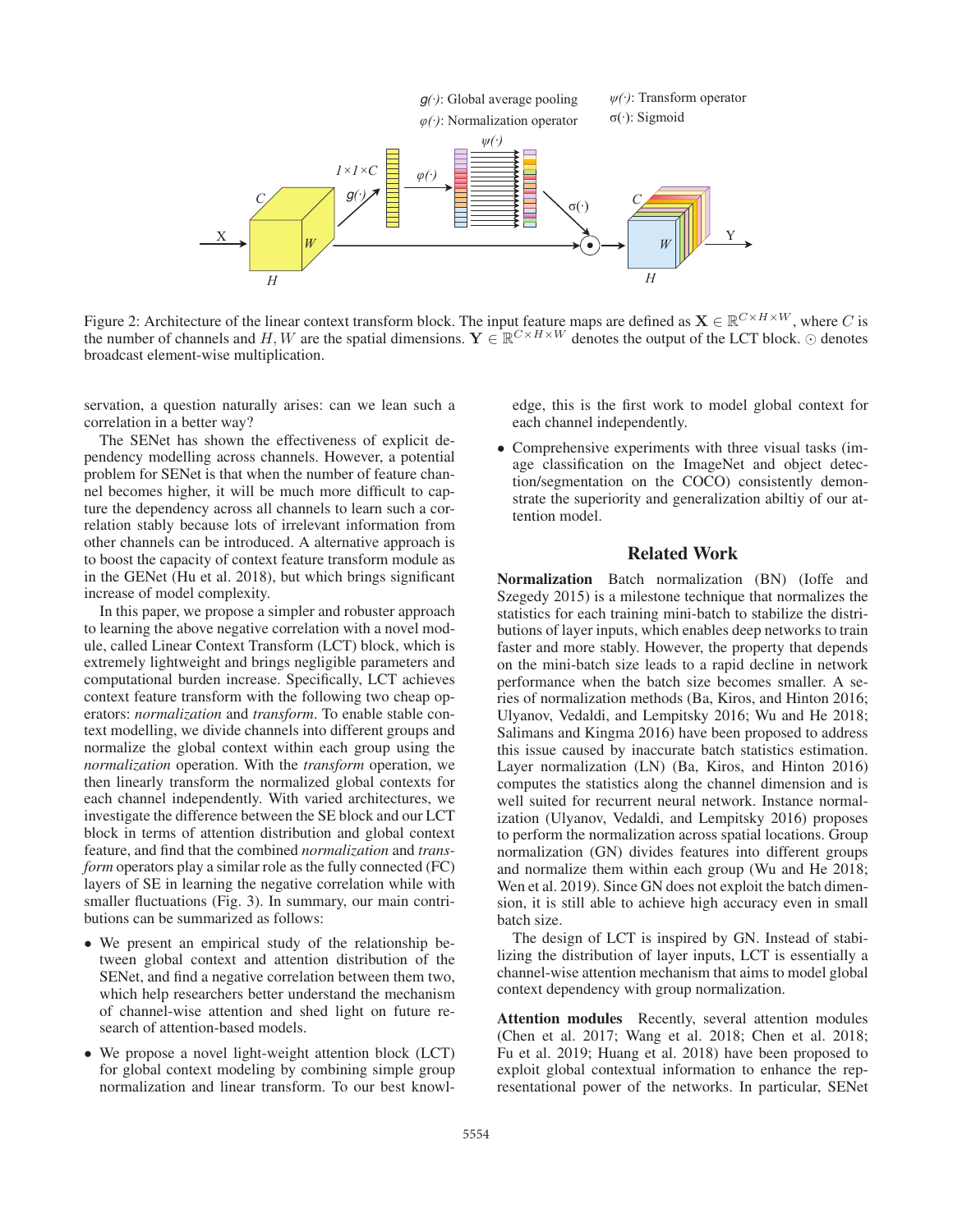(Hu, Shen, and Sun 2018) develops a lightweight attention block to recalibrate feature channels by exciting the aggregated contexts from original features. Further, GENet (Hu et al. 2018) proposes a gather-excite framework for better context exploitation and yields further performance gains at the expense of increasing parameters. GCNet (Cao et al. 2019) combines simplified non-local block (Wang et al. 2018) and SE block (Hu, Shen, and Sun 2018) to effectively model the global context via addition fusion. In addition to channel attention, CBAM (Woo et al. 2018) and BAM (Park et al. 2018) exploit both spatial and channel-wise information to yield further performance gains. SKNet (Li et al. 2019) proposes a dynamic selection mechanism that enables the network to adaptively adjust receptive field. More recently, Li *et al.* (Li, Hu, and Yang 2019) introduce a spatial group-wise enhance module to spatially enhance the semantic expression in each group, showing excellent performance in image classification and object detection.

Our work builds on the idea developed in the SE block. However, different from SE, LCT implicitly captures channel-wise dependencies and linearly models the global context of each channel, which is more lightweight and robust.

# Method

In this section, we first review the SE block, and then present the proposed linear context transform (LCT) block.

#### Revisiting the SE block

The SE aims to emphasize informative features and suppress trivial ones by modeling the channel-wise relationship. To obtain contextual information, SE proposes to squeeze global spatial information. Specifically, it aggregates global context information across spatial dimension through global average pooling operation. Further, to fully capture channelwise dependencies, the SE block excites the aggregated contexts using two fully-connected layers. Here we define  $\mathbf{X} \in \mathbb{R}^{C \times H \times W}$  as the input feature maps of SE, where C is the number of channels and  $H, W$  are the spatial dimensions. The SE block can be formulated as:

$$
\mathbf{Y} = \mathbf{X} \cdot \sigma(f(g(\mathbf{X}))) = \mathbf{X} \cdot \sigma(\mathbf{W}_2 ReLU(\mathbf{W}_1 g(\mathbf{X}))), \tag{1}
$$

where  $\cdot$  denotes channel-wise multiplication and  $g(\cdot)$  global average pooling to generate channel-wise statistics.  $W_1$  and  $\mathbf{W}_2$  denote the weights of FC layers and  $\sigma(\cdot)$  the *sigmoid* function.

As shown in Fig. 1, the SE performs a non-linear transform to learn a negative correlation between global contexts and attention values by explicitly capturing the dependencies across channels. However, this negative correlation is learned from all channels, which may bring in each channel irrelevant information from other channels and make the global context modeling unstable, resulting in incorrect mapping. To tackle this problem, we propose the novel LCT block.

# Linear context transform block

In this section, we introduce the proposed LCT block in detail, which is illustrated in Fig. 2. As summarized in GCNet (Cao et al. 2019), global context modeling framework can be abstracted as the following three modules: (a) context aggregation; (b) context feature transform; (c) feature fusion, which framework is also followed by the LCT.

Context aggregation Context aggregation aims to help the network capture long-range dependencies by exploiting information beyond the local receptive fields of each filter. A number of aggregation strategies can be chosen to aggregate contextual information, such as second-order attention pooling (Chen et al. 2018), global attention pooling (Hu et al. 2018; Cao et al. 2019), and global average pooling (Hu, Shen, and Sun 2018). Complex aggregation operators can be used to improve performance of the LCT block, but which are not the focus of our work. Hence we simply employ global average pooling to aggregate the global context features of each sample across spatial dimensions generating a channel descriptor as  $z = \{z_k =$  $\frac{1}{H \times W} \sum_{i=1}^{W} \sum_{j=1}^{H} \mathbf{X}_k(i,j) : k \in \{1, ..., C\}$ .

Context feature transform To effectively and efficiently model the context feature, the LCT introduces a pair of lightweight operators: a normalization operator, which normalizes the global context features within each group, and a transform operator, which takes in the normalized global contexts to produce the importance scores. Specifically, we first divide the descriptor **z** into groups and then normalize it within each group along channel dimension. More formally, we define  $\mathbf{v}^i = \{z_{mi+1}, ..., z_{m(i+1)}\}$  as the *i*-th local context group, where  $i \in \{0, ..., G-1\}$  and G are the index and the number of groups, respectively.  $m = C/G$  is the number of channels per group. The normalization operator  $\varphi$  can be formulated as:

$$
\hat{\mathbf{v}}^i = \varphi(\mathbf{v}^i) = \frac{1}{\sigma^i}(\mathbf{v}^i - \mu^i),\tag{2}
$$

where  $\mu^{i}$  and  $\sigma^{i}$  are the mean and standard deviation of the i-th group, respectively, and can be computed as:

$$
\mu^i = \frac{1}{m} \sum_{n \in \mathcal{S}_i} z_n, \sigma^i = \sqrt{\frac{1}{m} \sum_{n \in \mathcal{S}_i} (z_n - \mu^i)^2 + \epsilon}.
$$
 (3)

Here  $\epsilon$  is a small constant.  $S_i$  is the set of the *i*-th group of channel index.

The normalization operator plays two crucial roles in context feature transform. First, it enables each channel to adjust its own context feature by perceiving context information within each group, implicitly capturing dependencies across channels. Second, it can effectively eliminate the inconsistency of the context feature distribution caused by different samples, which stabilizes the distribution of global context features.

Next, we define the transform operator to be a function  $\psi$ :  $\mathbb{R}^C \to \mathbb{\bar{R}}^C$  that maps the gathered context features  $\hat{\mathbf{z}}$  to the importance scores **a**, formulated as:

$$
\mathbf{a} = \psi(\hat{\mathbf{z}}) = \mathbf{w} \cdot \hat{\mathbf{z}} + \mathbf{b},\tag{4}
$$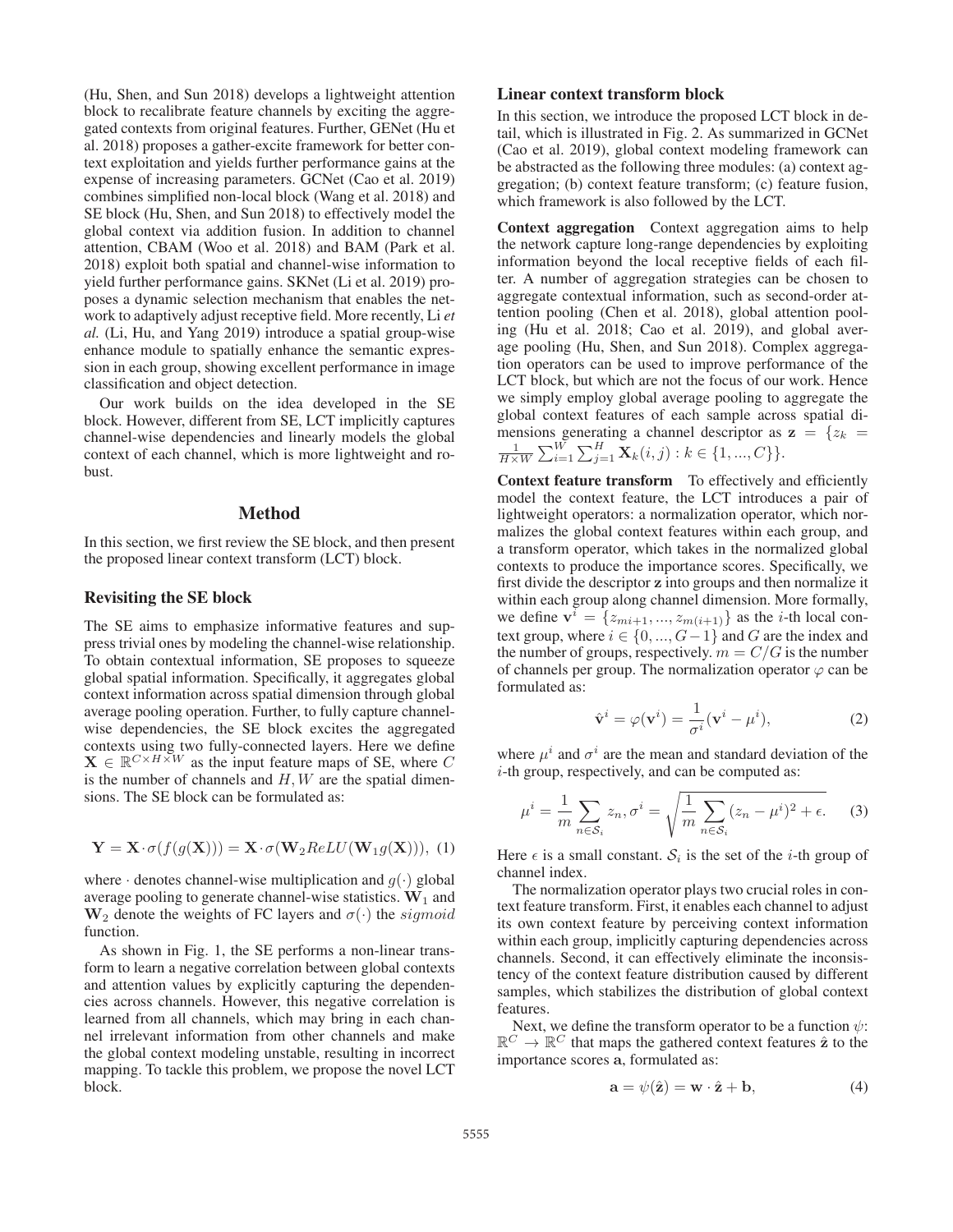where  $\hat{\mathbf{z}} = [\hat{\mathbf{v}}^0, \hat{\mathbf{v}}^1, ..., \hat{\mathbf{v}}^{G-1}]$ . **w** and **b** are trainable gain and bias parameters of the same dimension as  $\hat{z}$ . Note that the transform operator  $\psi$  is a channel-wise linear transform, which means that information from other channels is not taken into account in the context transform process. In addition, it only introduces the parameters of **w** and **b**, which are almost negligible compared to the entire network.

Interestingly, the composition of two operators can be regarded as a special case of GN where the spatial height H and width W are 1. In the case of  $G = 1$ , it is equivalent to LN. But it is worth noting that the transform operator in the LCT block is designed to transform the global context features, not to compensate for the potential lost of representational ability caused by normalization, which is essentially different from other normalization methods.

Feature fusion Finally, the feature fusion module modulates the input features by conditioning on the transformed contexts. Specifically, the output **Y**  $\in \mathbb{R}^{C \times H \times W}$  of the LCT block is obtained by rescaling the original response **X** according to the attention activations  $\sigma(\mathbf{a})$  and can be expressed as:

$$
Y = X \cdot \sigma(a). \tag{5}
$$

Relationship to SE block LCT shares the same context aggregation module and feature fusion module with SE. The main difference between them is the context transform module, which reflects different perspectives of two blocks for global context modeling. First, SE makes use of global information from other channels to help model the global contexts, which actually increases the complexity of context transform. In comparison, our LCT block is more lightweight and simplifies global context modeling by independently transforming the global contexts of each channel. The number of parameters in the SE block is  $2C^2/r$ , while the number of parameters in the LCT block is  $C$ , where  $r$  is the reduction radio. It is apparent that LCT has significantly decreased parameters. Second, SE explicitly captures channel-wise dependencies using two FC layers, while our approach implicitly captures dependencies within each group through group normalization operator. The results in Table. 2 show that the normalization operator can effectively capture channel dependencies within each group.

# Experiments

In this section, we first evaluate the proposed LCT block on the task of image classification on ImageNet-1K (Russakovsky et al. 2015), and then conduct extensive ablation studies. Finally, we experiment on the COCO 2017 dataset (Lin et al. 2014) to demonstrate the general applicability of the LCT block.

## Image classification on ImageNet

The ImageNet 2012 dataset contains 1.28 million training images and 50K validation images with 1000 classes.

Implementation details We train all models from scratch on 4 GPUs for 100 epochs, using synchronous SGD optimizer with a weight decay of 0.0001 and momentum 0.9. The initial learning rate is set to 0.1, and decreases by a

| Backbone             | Params | <b>FLOPs</b> | Top-1 $(\%)$ | Top-5 $(\%)$ |
|----------------------|--------|--------------|--------------|--------------|
| ResNet <sub>50</sub> | 25.56M | 4.122G       | 76.15        | 92.87        |
| $+SE$                | 28.09M | 4.130G       | 77.31        | 93.68        |
| $+LCT$               | 25.59M | 4.127G       | 77.45        | 93.71        |
| ResNet101            | 44.55M | 7.849G       | 77.37        | 93.56        |
| $+SE$                | 49.33M | 7.863G       | 78.49        | 94.19        |
| $+LCT$               | 44.61M | 7.858G       | 78.55        | 94.26        |

Table 1: Classification accuracies on the ImageNet validation set. Params denotes the number of parameters. FLOPs denotes the number of multiply-adds.

|  |  | 32 | 64                                            | 128 |
|--|--|----|-----------------------------------------------|-----|
|  |  |    | Top-1 77.37 77.36 77.44 77.34 77.32 77.45 -   |     |
|  |  |    | Top-5   93.66 93.57 93.56 93.54 93.52 93.71 - |     |

Table 2: Classification accuracies (%) of LCT-ResNet50 with different group numbers  $G$  on the ImageNet validation set. - denotes that the network can not converge.

factor of 0.1 every 30 epochs. The weight initialization is adopted in (He et al. 2015). For ResNet50 backbone, the total batch size is set as 256. For ResNet101 backbone, we reduce the batch size to 220 due to the limited GPU memory. The standard data augmentation is performed for training: a  $224 \times 224$  crop is randomly sampled from a  $256 \times 256$  image or its horizontal flip using the scale and aspect ratio augmentation. Input images are normalized using the channel means and standard deviations.

As is widely practiced in (Hu, Shen, and Sun 2018; Woo et al. 2018), our LCT blocks are inserted into each residual block of ResNet. We use 0 and 1 to initialize all **w** and **b** parameters respectively. G is set as 64 by default. To make a fair comparison, the baseline models are reproduced in the same training settings. We report the top-1 and top-5 classification accuracy on the single  $224 \times 224$  center crop in the validation set.

Classification results Table 1 presents the main results of our experiments. We observe that LCT performs better than SE with fewer parameters and less computational burden, irrespective of the depth of the backbone. Compared to ResNet, our LCT block adds few parameters and computations, but achieves significant performance gains ( $> 1.0\%$   $\uparrow$ on Top-1 accuracy) even in deeper ResNet101. Remarkably, LCT-ResNet50 is able to outperform ResNet101, which indicates that the improvements brought by LCT exceed the benefits of increased network depth (51 layers). These results demonstrate effective of LCT on image classification.

Analysis and discussion To gain some insights into the channel attention mechanism, we investigate the relationship between global context features and attention distribution. Specifically, we first compute the averaged global context features before and after attention blocks and the corresponding attention activations across 1000 classes on ImageNet validation set. Then we sort the averaged global context features in ascending order for better observation. Fig. 3 shows the results of the first attention blocks at different stages. In order to observe the difference more intuitively,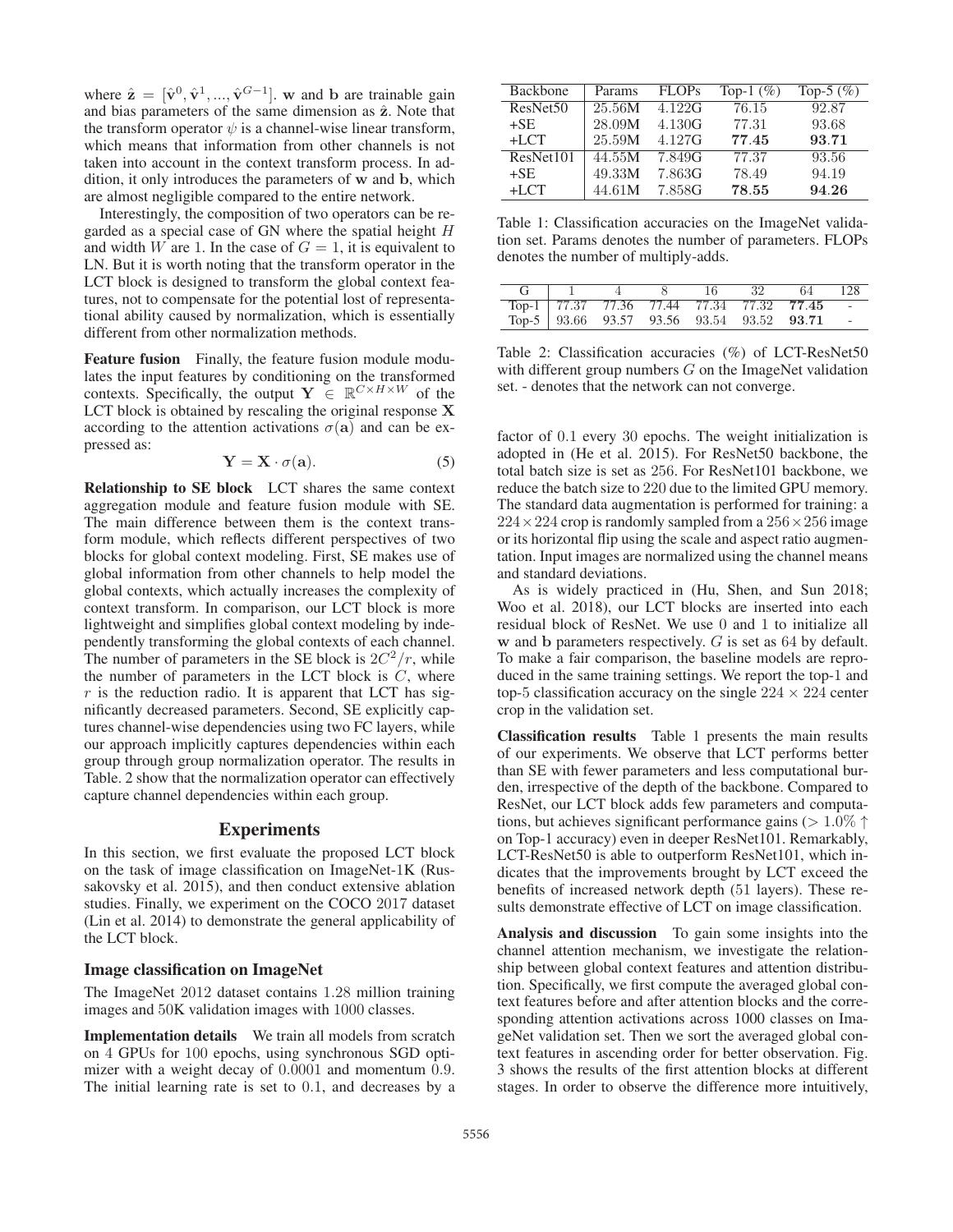

Figure 3: Visualizations of the averaged attention values and averaged global context features before and after the first attention blocks at different stages on the ImageNet validation set. The backbone network is ResNet50. Top row: averaged attention valued. Bottom row: averaged global context features.



Figure 4: Visualizations of the absolute context variations before and after attention blocks at different stages.

we also visualize the  $\Delta$ value that represents the absolute context variation before and after attention block, shown in Fig. 4.

We observe that both SE and LCT learn a negative correlation that global context features with larger absolute values tend to be assigned smaller activations, which suggests that channels with these context features are generally less useful. This is reasonable to some extent, since a large amount of noise is more likely to exist in these channels. When the magnitude of the features of some channels is dramatically larger than that of other channels, subsequent filters will pay more attention on these trivial channels, leading to unstable semantic representation learning. By performing fea-

| Normalization | w/    | W/O   |
|---------------|-------|-------|
| Top-1 $(\%)$  | 77.45 | 76.89 |
| Top-5 $(\% )$ | 93.71 | 93.33 |
| Transform     | W/    | W/O   |
| Top-1 $(\%)$  | 77.45 | 76.82 |
| Top-5 $(\% )$ | 93.71 | 93.32 |

Table 3: Classification accuracies of LCT-ResNet50 with and without normalization/transform operator on the ImageNet validation set.

|               | LCT.  | SE.   | SE+   |
|---------------|-------|-------|-------|
| Top-1 $(\%)$  | 77.45 | 77.31 | 77.37 |
| Top-5 $(\% )$ | 93.71 | 93.68 | 93.73 |

Table 4: Effects of inserting a normalization operator before the two FC layers of the SE block. The backbone is ResNet50.

ture recalibration, both blocks effectively suppress the influence of these channels and reduce the contextual differences across channels, which enables subsequent filters to capture robuster semantics of each channel. In a sense, global contexts act like an indicator of which channels need to be suppressed.

While SE and LCT learn similar attention distributions, there are still several differences. First, the attention distribution learned by LCT is more stable because no other channel information is introduced in the transform operator. Second, LCT does not over-suppress the original feature responses, thus retaining important semantic information. These findings provide explanations for the effectiveness of the LCT block.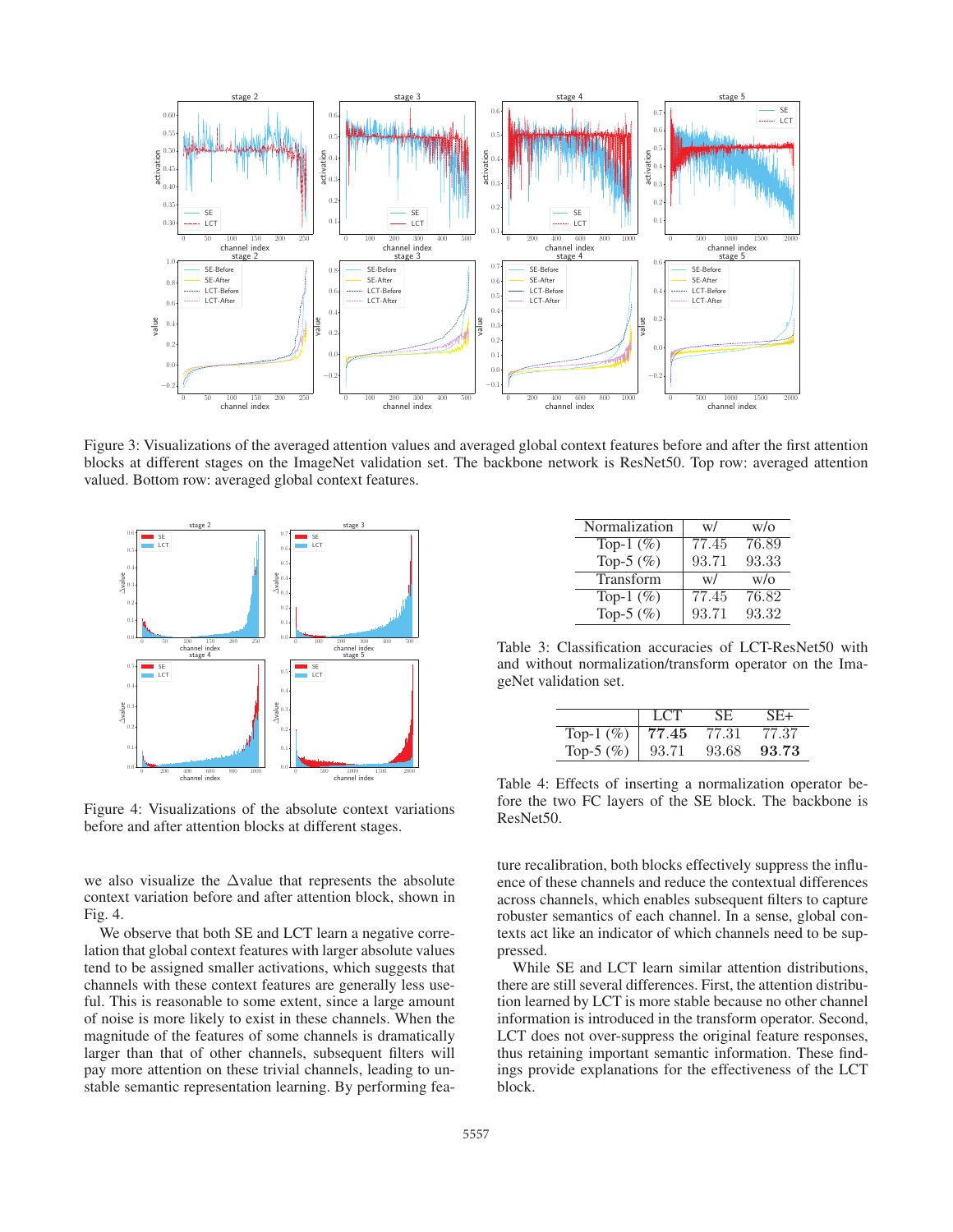| Initialization |   |              |              |  |  |  |  |
|----------------|---|--------------|--------------|--|--|--|--|
| W              | b | Top-1 $(\%)$ | Top-5 $(\%)$ |  |  |  |  |
|                |   | 77.36        | 93.60        |  |  |  |  |
| 0              |   | 77.45        | 93.71        |  |  |  |  |
|                |   | 77.24        | 93.54        |  |  |  |  |

Table 5: Results of different initializations with LCT-ResNet50 on the ImageNet validation set.

# Ablation study

Number of groups In this experiment, we assess the effect of group number on the performance of the LCT block. As shown in Table. 2, LCT is not sensitive to the variation of group number, which is reasonable because the mean and variance do not change significantly with the number of channels per group. We observe that when  $G = 128$ , the network has failed to converge since too many groups may lead to incorrect statistical estimation. When  $G = 64$ , the performance is slightly higher than that of other settings, indicating that introducing too much information from other irrelevant channels may not be helpful. By default, we set  $G = 64$  for LCT. Moreover, LCT consistently outperforms SE for all G values, which indicates that the normalization operator can well capture the dependency across channels, even in the extreme case of  $G = 1$ .

Normalization operator To investigate the influence of normalization in the LCT block, we conduct experiments by removing the normalization operator from LCT. Table. 3 shows the results. It is clear that the LCT block without normalization operator suffers considerable performance degradation. This comparison shows that global context can not be effectively transformed using transform operator alone. It also demonstrates that normalization operator can effectively eliminate the inconsistency of context feature distribution and captures dependencies between channels well.

We have seen that normalization operator can improve the performance of the LCT block and would like to explore whether normalization operator can also help SE block yield further performance gains. For this purpose, we insert a normalization operator before the FC layers of the SE block. We refer to this block as SE+. G is set to 64. The results are shown in Table. 4. We find that normalization operator does not bring significant gain to the SE block. The top-1 accuracy of the SE+ block is slightly inferior to ours. Based on these results, we can draw the following conclusions: 1) The two FC layers in SE not only can transform the global context features, but also effectively prevent the inconsistency of feature distribution caused by different samples, which is surprisingly similar to two operators in LCT. The difference is that LCT decomposes the roles of two FC layers into two independent operators, each of which performs its own function. 2) After normalization, a per-channel linear transform is sufficient to transform the global contexts. Introducing information from other channels complicates context feature transform. These findings provide an explanation for the effectiveness of the LCT block.

Transform operator We study the effect of transform operator. To this end, we retain the normalization operator and remove the transform operator from LCT. The results are shown in Table. 3. We observe that performance is noticeably reduced and is slightly worse than that without normalization operator, suggesting that transform operator is vitally important for global context transform. The reason is that normalization operator can not learn the negative correlation between global context features and attention distribution. We also find that the LCT block with two operators achieves the best performance, which indicates that two operators are complementary and indispensable for global context modeling.

Initialization Table 5 shows the ablation results of initialization. Different from the initialization in GN, IN and LN, we find that it is more appropriate to initialize **w** and **b** to 0 and 1 respectively, which is consistent with the finding in SGE (Li, Hu, and Yang 2019). Initializing **w** and **b** to 0 gets suboptimal results. As shown in Fig. 3, we observe that most of the attention values fluctuate around 0.5 for both SE and LCT. Hence a possible explanation is that initializing **w** to 0 makes  $\sigma$ (0  $\sim$  1) around 0.5, which is conducive to the learning of attention distribution. When  $w = 1$  and  $b = 0$ , LCT achieves the worst results, because the transform operator is designed to transform the context features rather than compensate for the lost of representational ability caused by normalization.

# Object detection and segmentation on COCO

In this section, we evaluate our block with object detection and instance segmentation tasks on the COCO-2017 dataset (Lin et al. 2014). We train using 118k train images and evaluate on 5k val images. The COCO-style average precisions at different boxes and the mask IoUs are reported.

Implementation details All experiments are implemented with mmdetection framework (Chen et al. 2019). The input images are resized such that the long edge and short edge are 1333 and 800 pixels respectively. We train on 4 GPUs with 1 images per each for 12 epochs. All models are trained using synchronized SGD with a weight decay of 1e-4 and momentum of 0.9. According to the linear scaling rule (Goyal et al. 2017), the initial learning rate is set to 0.005, which is decreased by 10 at the 9th and 12th epochs. The backbones of all models are pretrained on ImageNet. We finetune all layers except for c1 and c2 with FPN (Lin et al. 2017), detection and segmentation heads. During finetuning the BathNorm layers are frozen. Other hyper-parameters follow the default settings of the *mmdetection* framework. The backbone is ResNet101 in all experiments.

**Object detection** We evaluate the LCT block on the object detection task. To this end, we insert LCT into four state-ofthe-art detection frameworks, including Faster RCNN (Ren et al. 2015), Mask RCNN (He et al. 2017), Cascade RCNN (Cai and Vasconcelos 2018) and Cascade Mask RCNN (Chen et al. 2019). The results on val set are given in Table 6. We observe that our approach is better than SE with fewer parameters and less computations, irrespective of dif-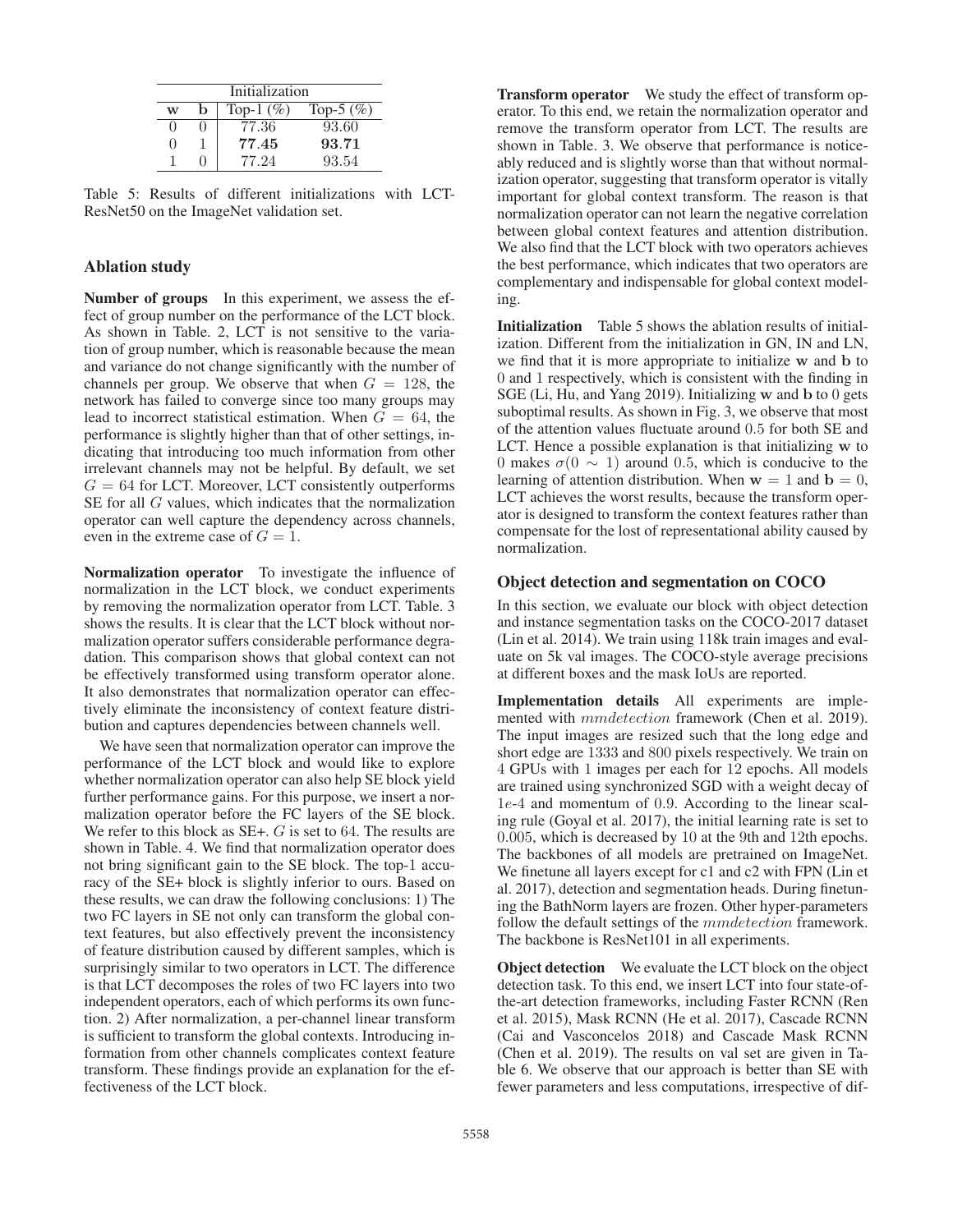| Detector            | Backbone | $\Delta$ Params          | $\triangle FLOPs$        | $AP_{0.5:0.95}^{bbox}$ | $\overline{\mathrm{AP}_{0.5}^{bbox}}$ | $AP_{0.75}^{bbox}$ | $AP^{bbox}$<br>small | $AP_{media}^{bbox}$ | $AP_{large}^{bbox}$ |
|---------------------|----------|--------------------------|--------------------------|------------------------|---------------------------------------|--------------------|----------------------|---------------------|---------------------|
|                     | baseline | $\overline{\phantom{0}}$ | $\overline{\phantom{a}}$ | 38.5                   | 60.5                                  | 41.8               | $\overline{22.3}$    | 43.2                | 49.8                |
| <b>Faster R-CNN</b> | $+SE$    | $+4.78M$                 | $+0.191G$                | $39.8(+1.3)$           | 61.9                                  | 43.1               | 23.9                 | 43.8                | 51.5                |
|                     | $+LCT$   | $+0.06M$                 | $+0.187G$                | $40.0(+1.5)$           | 62.8                                  | 43.4               | 24.8                 | 44.4                | 50.9                |
|                     | baseline |                          |                          | 39.4                   | 61.0                                  | 43.3               | 23.1                 | 43.7                | 51.3                |
| Mask R-CNN          | $+SE$    | $+4.78M$                 | $+0.191G$                | $40.7(+1.3)$           | 62.7                                  | 44.3               | 24.5                 | 44.8                | 52.7                |
|                     | $+LCT$   | $+0.06M$                 | $+0.187G$                | $40.9(+1.5)$           | 63.1                                  | 44.6               | 25.0                 | 45.1                | 52.9                |
| Cascade R-CNN       | baseline | $\overline{\phantom{a}}$ |                          | 42.0                   | 60.3                                  | 45.9               | 23.2                 | 46.0                | 56.3                |
|                     | $+SE$    | $+4.78M$                 | $+0.191G$                | $43.4(+1.4)$           | 62.2                                  | 47.4               | 24.7                 | 47.4                | 57.0                |
|                     | $+LCT$   | $+0.06M$                 | $+0.187G$                | $43.6(+1.6)$           | 62.4                                  | 47.6               | 25.4                 | 47.6                | 57.3                |
| Cascade Mask R-CNN  | baseline | $\overline{\phantom{0}}$ | $\overline{\phantom{a}}$ | 42.6                   | 60.7                                  | 46.7               | 23.8                 | 46.4                | 56.9                |
|                     | $+SE$    | $+4.78M$                 | $+0.191G$                | $43.7(+1.1)$           | 61.8                                  | 47.5               | 24.3                 | 47.5                | 58.6                |
|                     | $+LCT$   | $+0.06M$                 | $+0.187G$                | $44.1(+1.5)$           | 62.4                                  | 48.3               | 25.0                 | 47.7                | 59.3                |

Table 6: Comparisons based on ResNet101 backbone on the task of object detection. ΔParams denotes the change amount of parameters. ΔFLOPs denotes the change amount of computations. The numbers in brackets denote the improvements over the baseline backbone.

| Detector           | Backbone | $AP^{mask}_{0.5:0.95}$ | $AP^{mask}_{0.5}$ | $\mathrm{AP}^{mask}_{0.75}$ | $AP^{mask}$<br>small | $\Lambda$ D $mask$<br>media | $AP_{i}^{mask}$<br>large |
|--------------------|----------|------------------------|-------------------|-----------------------------|----------------------|-----------------------------|--------------------------|
|                    | baseline | 35.9                   | 57.7              | 38.4                        | 19.2                 | 39.7                        | 49.7                     |
| Mask R-CNN         | $+SE$    | $36.9(+1.0)$           | 59.4              | 39.2                        | 20.0                 | 40.8                        | 50.3                     |
|                    | $+LCT$   | $37.0(+1.1)$           | 59.6              | 39.3                        | 20.5                 | 40.8                        | 50.5                     |
|                    | baseline | 37.0                   | 58.0              | 39.9                        | 19.1                 | 40.5                        | 51.4                     |
| Cascade Mask R-CNN | $+SE$    | $37.7(+0.7)$           | 59.0              | 40.5                        | 19.4                 | 41.1                        | 52.4                     |
|                    | $+LCT$   | $38.1(+1.1)$           | 59.5              | 41.3                        | 19.9                 | 41.3                        | 53.2                     |

Table 7: Comparisons based on ResNet101 backbone on the task of **instance segmentation**. The results show that LCT outperforms SE.

ferent detectors, which indicates that modeling global context for each channel independently is also effective on the task of object detection. In addition, compared to the baselines, LCT consistently yields  $1.5 \sim 1.6\%$  AP $_{0.5:0.95}^{bbox}$  points with neglectable extra parameters and computations, suggesting that our approach is widely applicable across various detector architectures. We also find that LCT greatly improves the detection performance of Faster RCNN, Mask RCNN and Cascade RCNN for small objects with the gain exceeding 1.9% AP $^{mask}_{small}$ . For Cascade Mask RCNN, the detection performance of large objects is significantly boosted  $(2.4\% \uparrow AP^{mask}_{large}).$ 

Instance segmentation Finally, we explore the applicability to the instance segmentation task. We select two popular frameworks, Mask RCNN and Cascade Mask RCNN. As can been seen in Table 7, LCT also outperforms SE, which is consistent with the results in image classification and object detection. When adopting stronger detector Cascade Mask RCNN, the improvements achieved by LCT are still significant, suggesting that our approach is complementary to the capacity of current model. Compared to the baselines, the LCT block can boost performance by 1.1 %  $AP^{mask}_{0.5:0.95}$  regardless of the strength of the detectors. These results suggest the generalization and effectiveness of our approach.

#### Conclusion

In this paper, we presented an empirical study of the relationship between global context and attention distribution of

SENet. Then we considered the question of how to effectively learn the correlation between them. To this end, we introduced a simple yet effective channel attention architecture, the LCT block, to explore this question and provided experimental evidence that demonstrates the effectiveness and generalization of our approach across multiple visual tasks. In further work, we plan to develop more efficient algorithms to exploit feature context, which may provide new insights into channel attention mechanism.

# Acknowledgement

This work is supported by the Zhejiang Provincial Natural Science Foundation (LR19F020005), National Natural Science Foundation of China (61572433, 61972347), 13-5 State S&T Projects of China (2018ZX1030206) and thanks for a gift grant from Baidu inc.

#### References

Ba, J. L.; Kiros, J. R.; and Hinton, G. E. 2016. Layer normalization. *arXiv preprint arXiv:1607.06450*.

Cai, Z., and Vasconcelos, N. 2018. Cascade r-cnn: Delving into high quality object detection. In *Proceedings of the IEEE conference on computer vision and pattern recognition*, 6154–6162.

Cao, Y.; Xu, J.; Lin, S.; Wei, F.; and Hu, H. 2019. Gcnet: Non-local networks meet squeeze-excitation networks and beyond. *arXiv preprint arXiv:1904.11492*.

Chen, L.; Zhang, H.; Xiao, J.; Nie, L.; Shao, J.; Liu, W.; and Chua, T.-S. 2017. Sca-cnn: Spatial and channel-wise attention in convolutional networks for image captioning. In *Proceedings of*